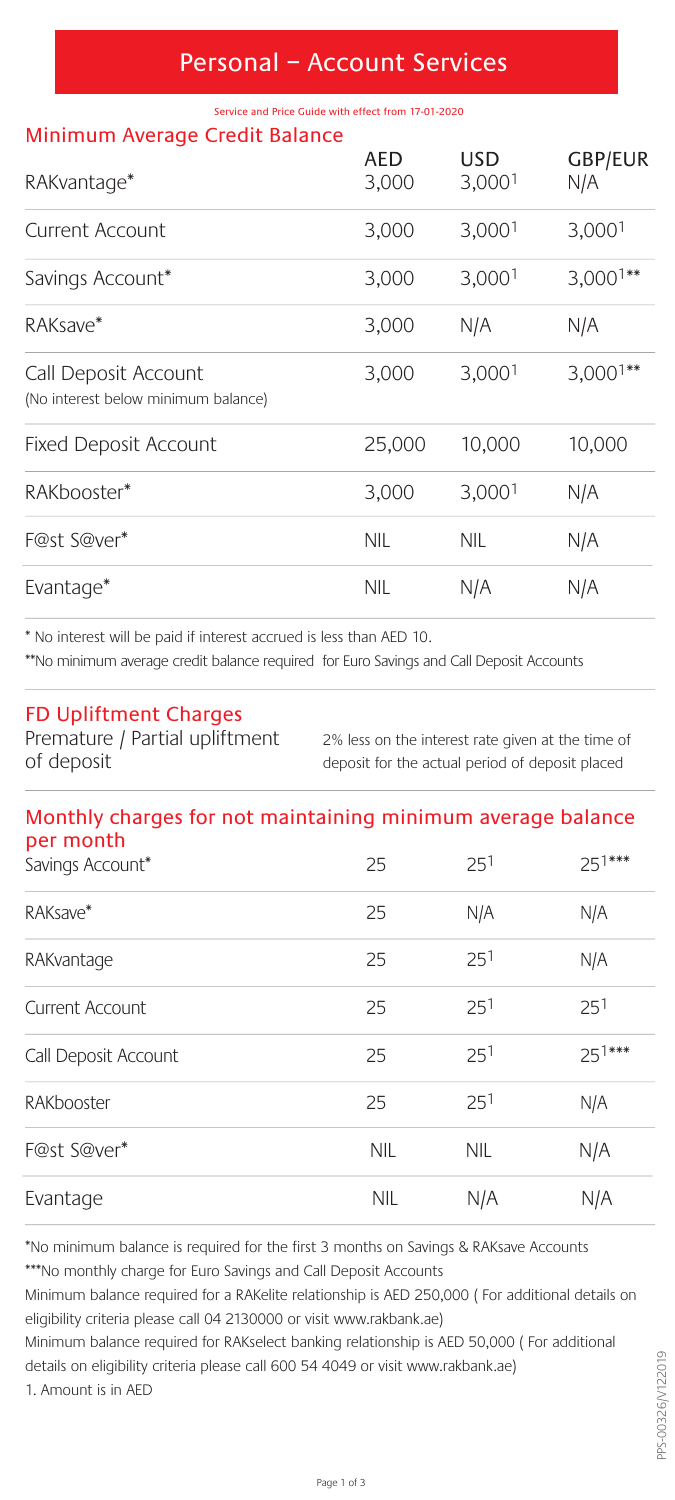# Personal – Account Services (Contd.)

Service and Price Guide with effect from 17-01-2020

| <b>Other Services</b>                                                                                                                                  | Personal<br>Banking<br>(AED)                            | <b>RAKselect</b><br>(AED) | <b>RAKelite</b><br>(AED) |
|--------------------------------------------------------------------------------------------------------------------------------------------------------|---------------------------------------------------------|---------------------------|--------------------------|
| Request for e-statement                                                                                                                                | Nil                                                     | Nil                       | Nil                      |
| Request for physical<br>statement delivery                                                                                                             | 5<br>per statement                                      | 5<br>per statement        | Free<br>per statement    |
| Closing account<br>within 1 year                                                                                                                       | 100                                                     | 100                       | Free                     |
| Branch transaction charges for<br>Evantage & F@st S@ver                                                                                                | Free                                                    | Free                      | Free                     |
| Cheque book<br>(1st Cheque book of 10/25 leaves free)                                                                                                  | 1 per leaf                                              | Free                      | Free                     |
| Evantage Mail a Cheque                                                                                                                                 | AED 5 per cheque leaf and<br>AED 15 for courier charges |                           |                          |
| Hold Mail facility                                                                                                                                     | 1.000<br>Annually                                       | 1.000<br>Annually         | Free                     |
| Account Balance Certificate                                                                                                                            | 50                                                      | 50                        | Free                     |
| Liability Certificate<br>For banking customers<br>For non banking customers                                                                            | 60<br>100                                               | 60<br>N/A                 | 60<br>N/A                |
| No Liability Certificate                                                                                                                               | 60                                                      | 60                        | Free                     |
| Audit Confirmation Report                                                                                                                              | 100                                                     | 100                       | Free                     |
| Financial/Reference/Letter for Real<br>Estate                                                                                                          | 100                                                     | 100                       | Free                     |
| Duplicate Statement<br>Previous cycle Statement<br>Prior to previous cycle                                                                             | 25 per cycle<br>25 per cycle                            | Free<br>25 per cycle      | Free<br>Free             |
| Copies of Cheques<br>Up to 3 months old (per item)<br>Over 3-12 months old (per item)<br>Over 1 year old (per item)                                    | 10<br>10<br>20                                          | 10<br>10<br>20            | Free<br>Free<br>Free     |
| Copies of letters/other documents/<br>investigations<br>Up to 3 months old (per item)<br>Over 3-12 months old (per item)<br>Over 1 year old (per item) | 50<br>$100 -$<br>250                                    | Free<br>Free<br>Free      | Free<br>Free<br>Free     |
| Post dated cheques held<br>for collection (per item)                                                                                                   | 25                                                      | Free                      | Free                     |
| Withdrawal/Delayed presentation<br>of post dated cheques held for<br>collection (per item)                                                             | 50                                                      | 50                        | Free                     |
| Dormant Account Charges                                                                                                                                | Nil                                                     | Nil                       | Nil                      |
| Online banking charges<br>Retail login                                                                                                                 | Free                                                    | Free                      | Free                     |
| Standing Orders<br>Set up<br>Cancellation of Standing Order<br>Minor's account by debit of                                                             | 50<br>Free                                              | 50<br>Free                | Free<br>Free             |
| quardian's account<br>Amendment                                                                                                                        | Free<br>Free                                            | Free<br>Free              | Free<br>Free             |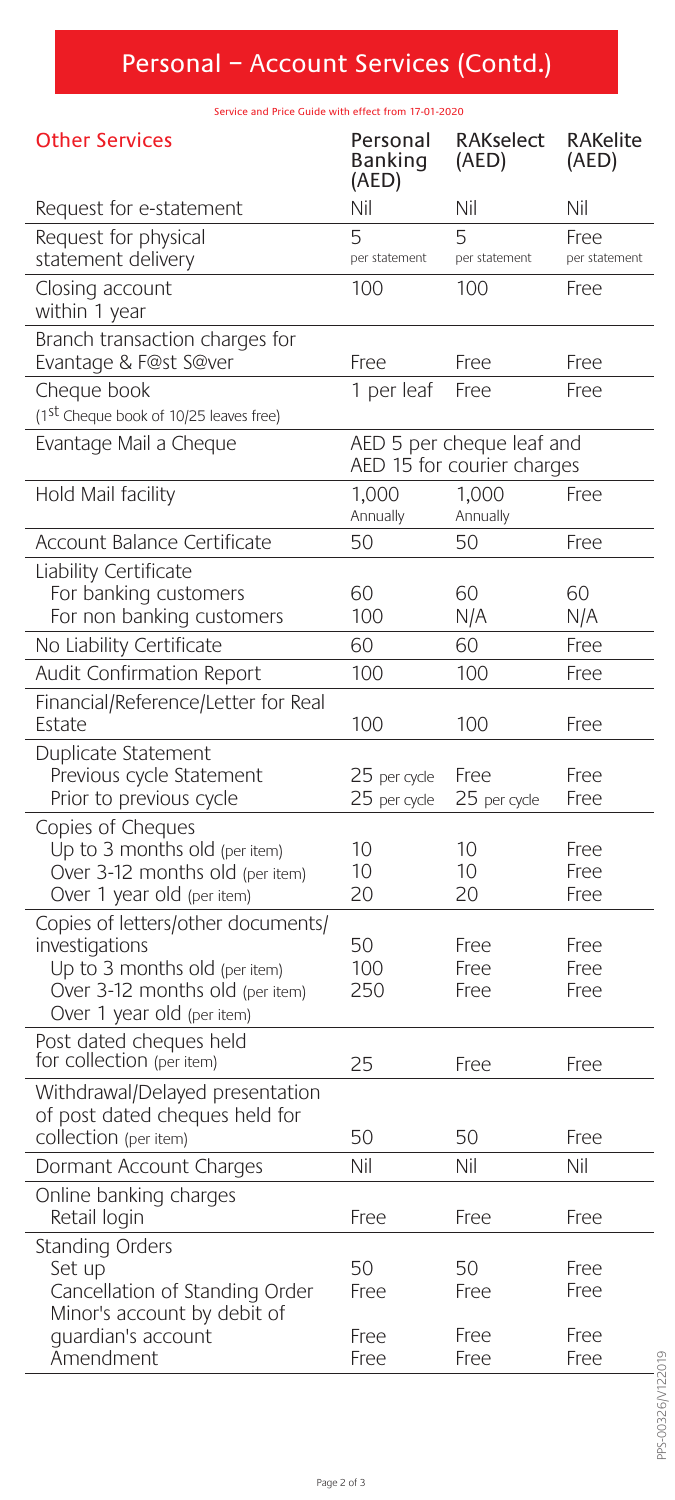Service and Price Guide with effect from 17-01-2020

| Other Services (contd.)                                                                                                                                                       | Personal<br>Banking<br>(AED) | <b>RAKselect</b><br>(AED) | <b>RAKelite</b><br>(AED) |
|-------------------------------------------------------------------------------------------------------------------------------------------------------------------------------|------------------------------|---------------------------|--------------------------|
| <b>Balance Orders</b><br>Set up<br>First Set up (Evantage to<br>F@st S@ver) only through                                                                                      | 25                           | 25                        | Free                     |
| Online Banking<br>Cancellation of Balance Orders                                                                                                                              | Free<br>25                   | Free<br>Free              | Free<br>Free             |
| Minor's account by debit of<br>quardian's account<br>Amendment                                                                                                                | Free<br>15                   | Free<br>Free              | Free<br>Free             |
| Charges for failure of Standing<br>Orders due to lack of funds<br>Charge towards approved                                                                                     | 25                           | 25                        | 25                       |
| charity payment                                                                                                                                                               | Free                         | Free                      | Free                     |
| Release Letter                                                                                                                                                                | 50                           | 50                        | Free                     |
| Utility Bill payment at branch                                                                                                                                                | 10                           | 10                        | Free                     |
| <b>Teller Services</b><br>Less than or equal to 6 transactions<br>More than 6 transactions                                                                                    | Free<br>10                   | Free<br>10                | Free<br>Free             |
| <b>Direct Debit instruction Charges</b>                                                                                                                                       |                              |                           |                          |
| Registration of Direct Debit<br>Charges for failure of Direct Debit<br>Authority due to lack of funds                                                                         | 25                           | 25                        | 25                       |
| (Paying bank)<br>Stop payment of Direct Debit<br>Authority Loan, Credit Cards and<br>Other lending products*                                                                  | 25<br>Nil                    | 25<br>Nil                 | 25<br>Nil                |
| Other cancellations                                                                                                                                                           | Nil                          | Nil                       | Nil                      |
| *Note: This cannot be cancelled without the Originator Bank's confirmation<br>ICCS Clearing, Special Clearing & Cheque Collection - AED                                       |                              |                           |                          |
| Cheques presented through                                                                                                                                                     |                              |                           |                          |
| <b>ICCS Clearing</b>                                                                                                                                                          | Free                         | Free                      | Free                     |
| Special Clearing Outward<br>(Paid or Unpaid)                                                                                                                                  | 205                          | 205                       | 205                      |
| Special Clearing Inward<br>(Paid or Unpaid)                                                                                                                                   | Free                         | Free                      | Free                     |
| Collection Cheques Outward<br>(Paid or Unpaid)                                                                                                                                | Free                         | Free                      | Free                     |
| Collection Cheques Inward<br>(Paid or Unpaid)                                                                                                                                 | Free                         | Free                      | Free                     |
| 50<br>50<br>Stop payment of a cheque*<br>50<br>*If cheques are stopped from different sets or series the charges will be applicable per set                                   |                              |                           |                          |
| Cheque Returned<br>Deposited into your account*                                                                                                                               | Free                         | Free                      | Free                     |
| Drawn on your account<br>(lack of available balance)                                                                                                                          | 100                          | 100                       | 100                      |
| * All charges levied by Central Bank with regard to Cheque returns will be debited to<br>customer's account, to a maximum of AED 1,000 as per Central Bank Tariff of Charges. |                              |                           |                          |
| Note: For Service Charges pertaining to Business Accounts, kindly refer to the Business -<br>Account Services Price quide.                                                    |                              |                           |                          |

In line with the UAE's Value Added Tax (VAT) implementation from 1<sup>st</sup> January 2018,<br>VAT at the rate of 5% will be levied on RAKBANK's fees and charges specified herein,<br>wherever applicable and as per UAE law.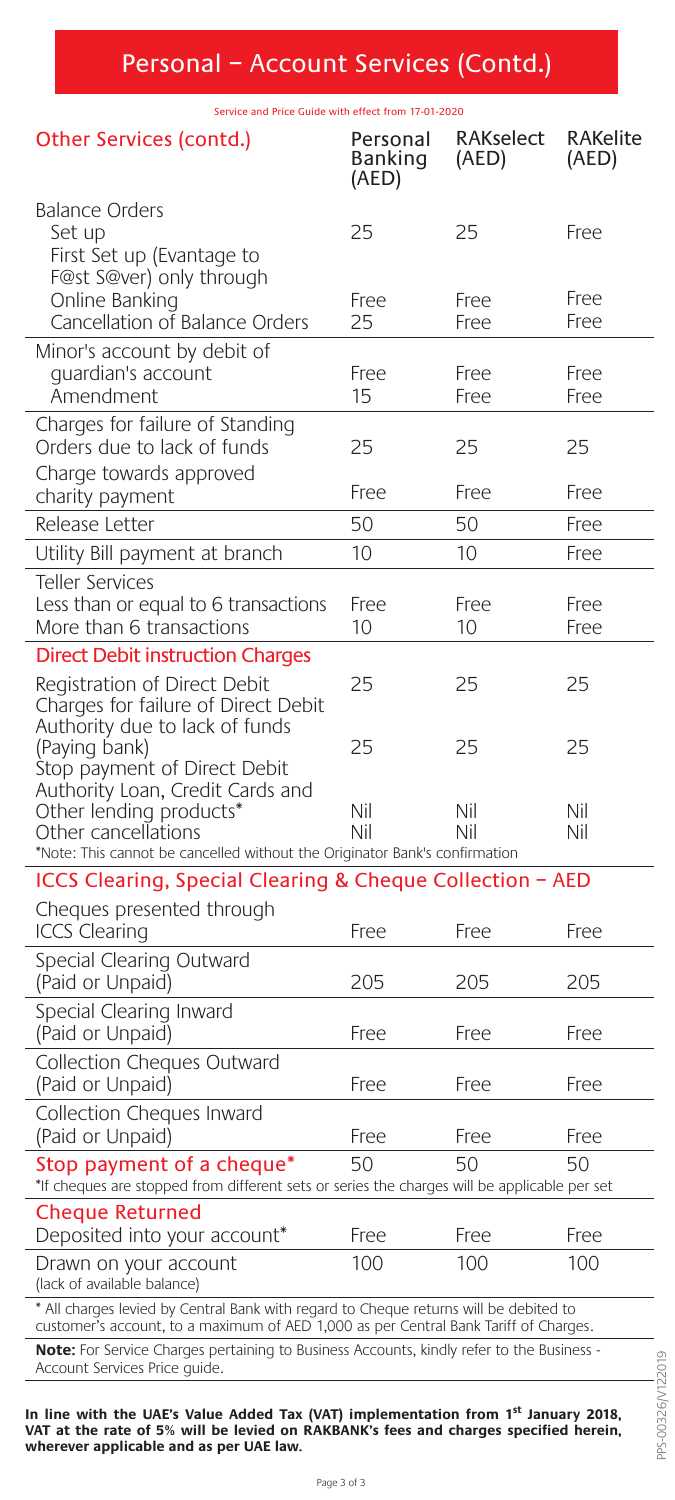# Personal - Remittances Service and Price Guide with effect from 17-01-2020

|                                                                                                                                                                                         | Personal<br>Banking<br>(AED) | <b>RAKselect</b><br>(AED)            | <b>RAKelite</b><br>(AED) |
|-----------------------------------------------------------------------------------------------------------------------------------------------------------------------------------------|------------------------------|--------------------------------------|--------------------------|
| Drafts / Manager's Cheques                                                                                                                                                              |                              |                                      |                          |
| <b>Account Holders</b>                                                                                                                                                                  | 75                           | 50                                   | Free                     |
| Cancellation fee                                                                                                                                                                        | $75*$                        | $75*$                                | $75*$                    |
| * Plus SWIFT/Telex and other bank charges.                                                                                                                                              |                              |                                      |                          |
| <b>Foreign Currency Cheques</b><br>Cheques purchased                                                                                                                                    |                              | 0.125% (Min. 100, Max. 1000)         |                          |
| Cheques purchased                                                                                                                                                                       |                              |                                      |                          |
| returned unpaid                                                                                                                                                                         | $100*$                       | $100*$                               | $100*$                   |
| * Plus correspondent bank and courier charges, if any.                                                                                                                                  |                              |                                      |                          |
| Cheques for collection<br>payable within UAE                                                                                                                                            | 25                           | 25                                   | 25                       |
| Cheques for collection payable<br>overseas/payable by us                                                                                                                                |                              | 0.125% + interest at applicable rate |                          |
| * Plus correspondent bank and courier charges, if any.                                                                                                                                  | (Min. 100, Max. 1000)*       |                                      |                          |
| For any USD collection cheque, the correspondent bank charges are approximately USD 200/-                                                                                               |                              |                                      |                          |
| Cheques for collection<br>returned unpaid                                                                                                                                               | $100*$                       | $100*$                               | $100*$                   |
| * Plus correspondent bank and courier charges, if any.                                                                                                                                  |                              |                                      |                          |
| Remittance Swift copy charges                                                                                                                                                           | 15                           | 15                                   | Free                     |
| <b>Electronic Fund Transfers - Inward</b>                                                                                                                                               |                              |                                      |                          |
| Dirham Payments within UAE                                                                                                                                                              | AED <sub>1</sub>             | Free                                 | Free                     |
| In USD paid in USD*                                                                                                                                                                     | USD <sub>5</sub>             | Free                                 | Free                     |
| In foreign currency paid in AED*                                                                                                                                                        | <b>AED 20</b>                | Free                                 | Free                     |
| In foreign currency paid                                                                                                                                                                |                              |                                      |                          |
| in foreign currency*                                                                                                                                                                    | <b>AED 20</b>                | Free                                 | Free                     |
| * Free for inward EFT representing Salary / EOSB / Pension / Allowances.                                                                                                                |                              |                                      |                          |
| <b>Electronic Fund Transfers - Outward</b>                                                                                                                                              |                              |                                      |                          |
| <b>Through Digital Banking</b><br>Dirham Payments within UAE                                                                                                                            | $1*$                         | $1*$                                 | Free                     |
| <b>Through Branches</b>                                                                                                                                                                 |                              |                                      |                          |
| Dirham Payments within UAE                                                                                                                                                              | $5*$                         | $5*$                                 | $5*$                     |
| Dirham Payments Outside UAE                                                                                                                                                             |                              |                                      |                          |
| and Foreign currency payments                                                                                                                                                           |                              |                                      |                          |
| within/outside UAE                                                                                                                                                                      |                              |                                      |                          |
| (Through Digital Banking)                                                                                                                                                               | $30**$                       | $30**$                               | Free                     |
| Dirham Payments Outside UAE                                                                                                                                                             |                              |                                      |                          |
| and Foreign currency payments                                                                                                                                                           |                              |                                      |                          |
| within/outside UAE via Swift                                                                                                                                                            |                              |                                      |                          |
| (Through Branches)                                                                                                                                                                      | $75***$                      | $75***$                              | Free                     |
| * Plus additional charge of AED 1/- for outward EFT within UAE (Including Standing Instructions),<br>other than Salary/EOSB/Pension/Allowances where all charges are remitters account. |                              |                                      |                          |

other than Salary/EOSB/Pension/Allowances where all charges are remitters account.<br>\*\* Plus beneficiary bank charges, if any (including Standing instructions). Additional charges<br>will apply where payment is to be sent with currency of payment.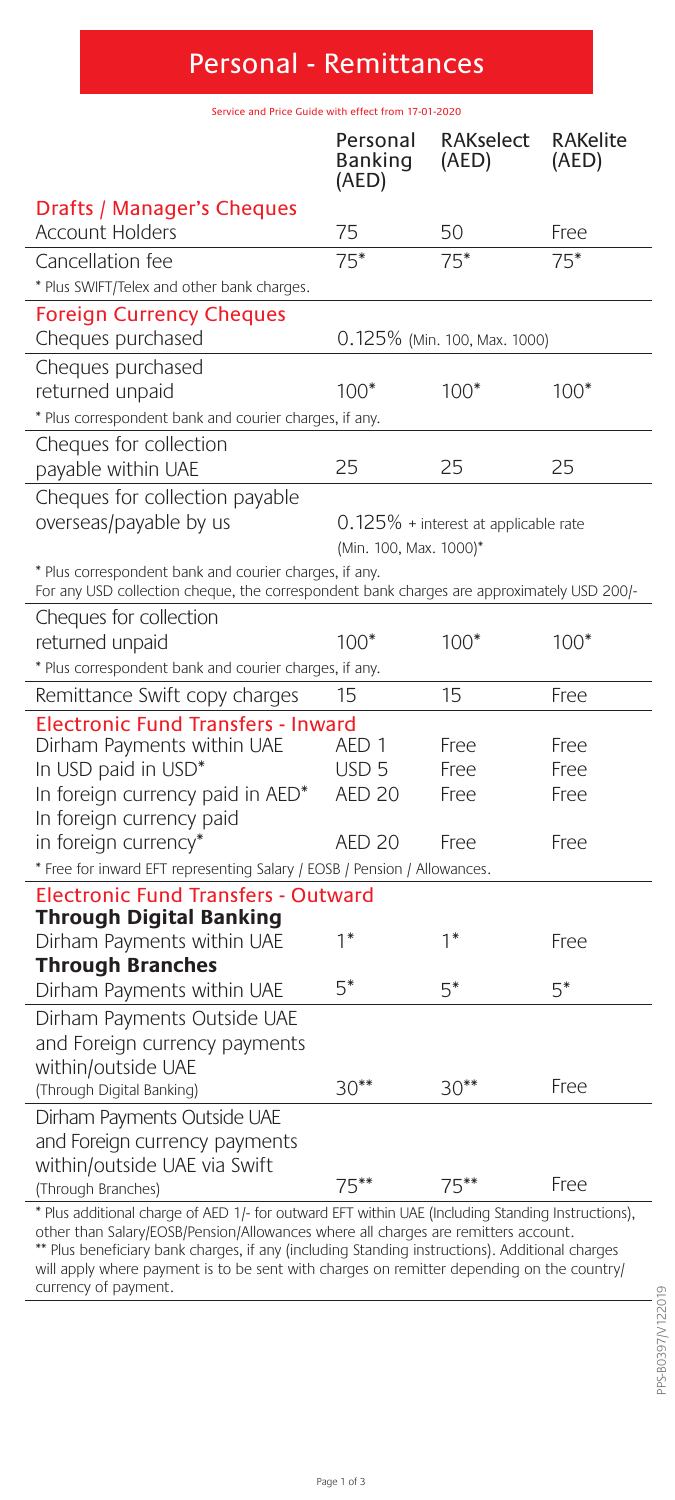## Personal - Remittances (Contd.)

Service and Price Guide with effect from 17-01-2020

|                                                                                           | Personal<br>Banking<br>(AED)                                                        | <b>RAKselect</b><br>(AED)         | <b>RAKelite</b><br>(AED)       |  |  |
|-------------------------------------------------------------------------------------------|-------------------------------------------------------------------------------------|-----------------------------------|--------------------------------|--|--|
|                                                                                           | INR Transfers to India via RAKMoneyTransfer<br>(Through Branches / Digital Banking) |                                   |                                |  |  |
| Transfers from AED 0 - 500<br>Transfers from AED 500.01 - 1000<br>Transfers from AED      | AED <sub>5</sub><br><b>AED 10</b>                                                   | AED <sub>5</sub><br><b>AED 10</b> | AED <sub>5</sub><br>AED 10     |  |  |
| 1000.01 & above                                                                           | <b>AED 15</b>                                                                       | <b>AED 15</b>                     | AED <sub>15</sub>              |  |  |
| PHP Transfers to Philippines via RAKMoneyTransfer<br>(Through Branches / Digital Banking) |                                                                                     |                                   |                                |  |  |
| <b>Account Transfer</b><br>Cash Transfer-Flat rate<br>per transaction                     | Free<br><b>AED 20</b>                                                               | Free<br><b>AED 20</b>             | Free<br><b>AED 20</b>          |  |  |
| NPR Transfers to Nepal via RAKMoneyTransfer<br>(Through Branches / Digital Banking)       |                                                                                     |                                   |                                |  |  |
| Transfers from AED 0-2,000<br>(Account Transfer)                                          | AED 10                                                                              | AED 10                            | AED 10                         |  |  |
| Transfers from AED 0-2,000<br>(Cash Pick up)                                              | AED 15.75                                                                           | AED 15.75                         | AED 15.75                      |  |  |
| Transfers from AED 2,000.01 &<br>above (Account Transfer)                                 | AED 10                                                                              | <b>AED 10</b>                     | AED 10                         |  |  |
| Transfers from AED 2,000.01 &<br>above (Cash pick up)                                     | <b>AED 21</b>                                                                       | <b>AED 21</b>                     | <b>AED 21</b>                  |  |  |
| LKR* Transfers to Sri Lanka via RAKMoneyTransfer<br>(Through Branches / Digital Banking)  |                                                                                     |                                   |                                |  |  |
| <b>Account Transfer</b>                                                                   |                                                                                     |                                   |                                |  |  |
| 0 - AED 1000<br>AED 1000.01 - 125,000                                                     | <b>AED 15</b><br><b>AED 20</b>                                                      | <b>AED 15</b><br><b>AED 20</b>    | <b>AED 15</b><br><b>AED 20</b> |  |  |
| AED 125,000.01 & above                                                                    | <b>AED 30</b>                                                                       | <b>AED 30</b>                     | <b>AED 30</b>                  |  |  |
| Cash Transfer                                                                             |                                                                                     |                                   |                                |  |  |
| Up to AED 1000<br>Above AED 1000                                                          | AED 15<br><b>AED 20</b>                                                             | <b>AED 15</b><br><b>AED 20</b>    | <b>AED 15</b><br><b>AED 20</b> |  |  |
| *Service Charge with effect from 21 March 2017                                            |                                                                                     |                                   |                                |  |  |
| (Additional charges may apply for cancelation/stop payment/recall/reject/return)          |                                                                                     |                                   |                                |  |  |
| PKR Transfers to Pakistan via RAKMoneyTransfer<br>(Through Branches / Digital Banking)    |                                                                                     |                                   |                                |  |  |
| <b>Account Transfer</b>                                                                   |                                                                                     |                                   |                                |  |  |
| Up to AED 735 (Account Transfer)                                                          | Free                                                                                | Free                              | Free                           |  |  |
| Up to AED 735 (Cash Pick up)                                                              | <b>AED 21</b>                                                                       | <b>AED 21</b>                     | <b>AED 21</b>                  |  |  |
| More than AED 735.01<br>(Account Transfer)                                                | Free                                                                                | Free                              | Free                           |  |  |
| More than AED 735.01<br>(Cash Pick up)                                                    | Free                                                                                | Free                              | Free                           |  |  |